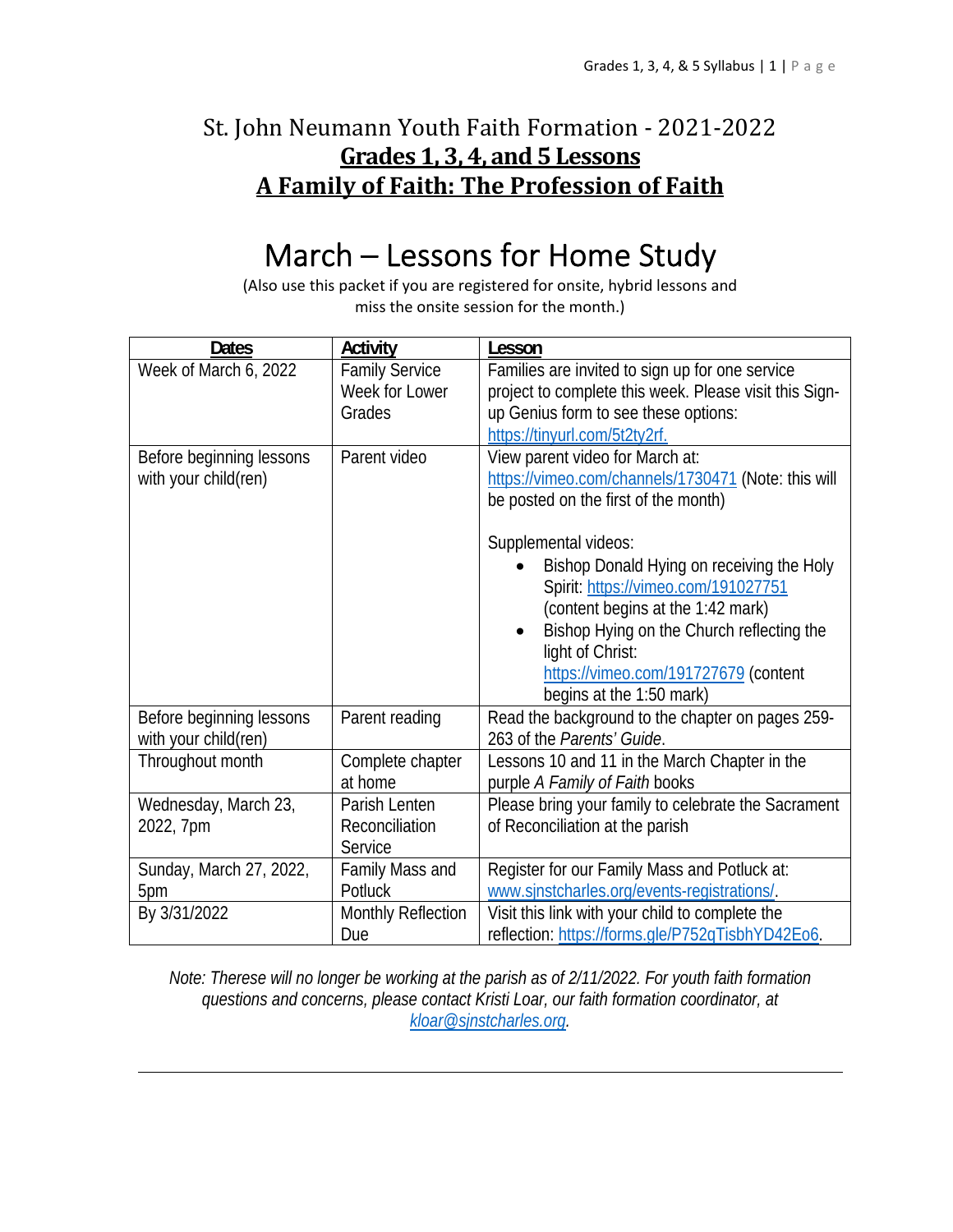**Prayers to Memorize throughout the Year**: Sign of the Cross, the Lord's Prayer, Hail Mary, Glory Be, Prayer to One's Guardian Angel, Blessing Before a Meal, Act of Contrition, Apostles' Creed.

# Key Ideas for the Month

#### **Key Ideas of our March Lessons**: (see page 203)

- Lesson 10: "I Will Not Leave You as Orphans"
	- o The Holy Spirit is the Third Divine Person of the Trinity.
	- o Jesus established His Church and made St. Peter the first pope.
	- o The Church was born when the Holy Spirit was poured out at Pentecost.
	- o The Holy Spirit guides the Church today.
- Lesson 11: "I Believe in the Holy Catholic Church"
	- o The People of God are not defined by race, ethnicity, or culture, but by our faith in Jesus and obedience to His commands.
	- o Every baptized Christian shares in Christ's office as priest, prophet, and king.
	- o Members of the Church make up the Mystical Body of Christ.
	- o Christ gave the Apostles and their successors the mission of teaching, sanctifying and governing in His name and by His power.
- To work on all month:
	- o Scripture verse of the month, saint of the month, Apostles' Creed memorization, Words to Know for the month, and Car Conversations.

# Lesson 10 Activities

*Parents, choose two to three activities in this lesson to present to your children at home. Communicate the lesson's key ideas, listed above.*

*We encourage you to complete Activity 5, "Symbols of the Holy Spirit," which will add a page to your Family Storybook/white binder.*

## **Activity 1**: 'I Will Note Leave You as Orphans'

#### **Ages**: All ages

**Focus**: Jesus said He would send the Holy Spirit to His disciples

**"Parent's Guide" pages**: pages 173-174

#### **"Children's Activity Book" pages**: n/a

**Activity**: Discuss as a family the role of the authorities in our lives, including parents, coaches, and teachers. Discuss the kind of guidance and leadership that Jesus provided to us while he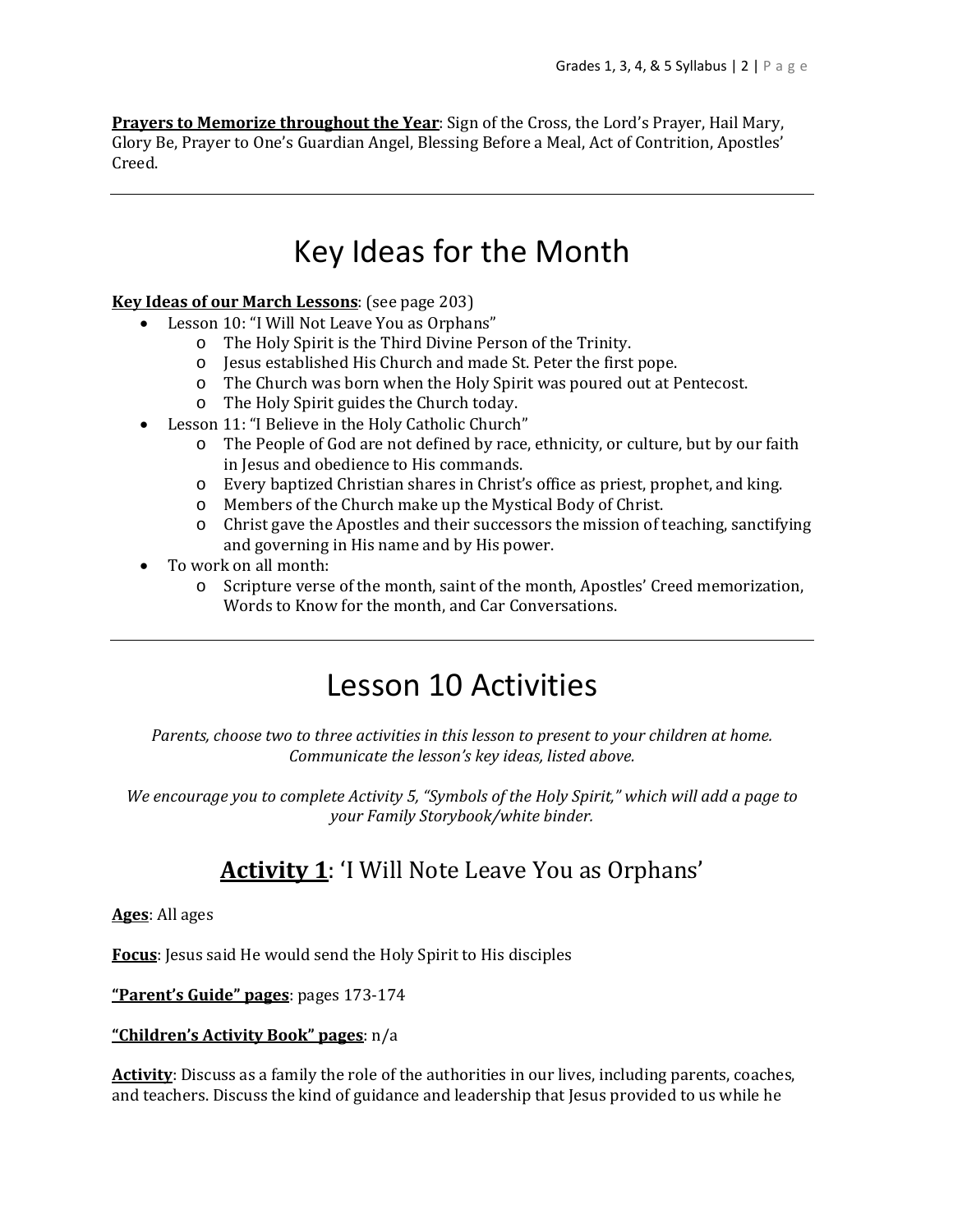was on earth and that he sent his Holy Spirit to be our guide after he ascended into Heaven. Discuss the idea that Jesus did not want to leave us orphans, in the context of John 14:16-18.

#### **Key ideas to communicate to the children**:

- Jesus wanted us to still have His guidance and leadership after he Ascended into Heaven
- Because of this, He sent us the Holy Spirit and establishes a Church to carry on His mission.
- Jesus did not want to leave us as orphans.

### **Activity 2**: Who Is the Holy Spirit?

**Ages**: All ages

**Focus**: We can see the Holy Spirit in the Old Testament; He is more fully revealed in the New Testament.

**"Parent's Guide" pages**: pages 175-177

#### **"Children's Activity Book" pages**: pages 123-125

**Activity**: For younger children, have them color the picture on page 124 of the children's activity book. As they color share the information on page 177 of the parents' guide about the Holy Spirit in the Old and New Testaments. For older children, read with them the essay "Who is the Holy Spirit?" on page 123 of the children's activity book. Discuss the questions on page 177 of the parents' guide.

#### **Key ideas to communicate to the children**:

 Communicate the key ideas of the Holy Spirit in the Old and New Testaments listed on the top of page 177 of the Parents' Guide.

#### **Bible Stories**:

- For younger children, read "The Day of Pentecost," on pages 244 to 247 in the *Book of Bible Stories*.
- For children in Grade 5, read Acts 2:1-13, and complete the "Catholic Connections: Confirmation" box on those pages of the *BreakThrough Bible.*

### **Activity 4**: The Birthday of the Church

*(Note: The activities are misnumbered for this lesson; there is no activity 3.)*

**Ages**: Ages 5 to 8; supplement is for all ages

**Focus**: Pentecost was the birthday of the Church

**"Parent's Guide" pages**: pages 145 and 146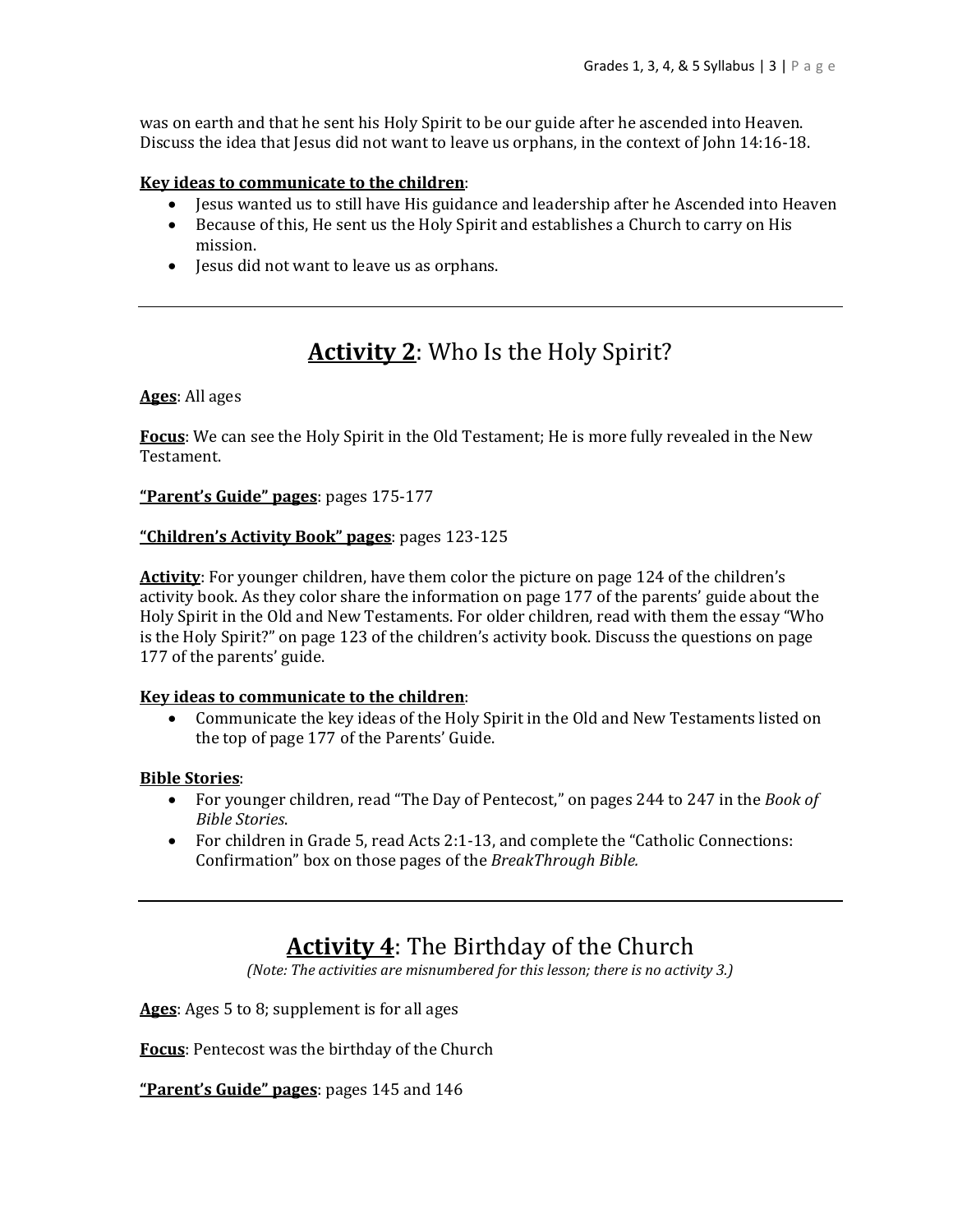#### **"Children's Activity Book" pages**: page 126

**Activity**: Discuss with your children how the feast of Pentecost is the birthday of the Church. Read the Bible account, and then compose a birthday song for the Church.

#### **Key ideas to communicate to the children**:

 Pentecost is the Birthday of the Church because that is when Jesus' promise to send His Spirit to earth was fulfilled.

#### **Supplement**:

 Vide the Sophia SketchPad Confirmation video at sophiasketchpad.org; scroll down to "Confirmation" on the page. This video should be free to watch.

### **Activity 5**: Symbols of the Spirit *Storybook Activity*

**Ages**: All ages.

**Focus**: Symbols of the Holy Spirit include wind, tongues of flame, water, and more

**"Parent's Guide" pages**: page 181-183

**"Children's Activity Book" pages**: page 127

**Activity**: Create with your children a storybook page on the symbols of the Holy Spirit. Read the Scriptures together that focus on these symbols. Older children can complete the worksheet on page 127 of the Children's Book.

#### **Key ideas to communicate to the children**:

 Symbols given to us in Scripture of the Holy Spirit can help us understand the role of this Third Person of the Trinity in our lives.

# Lesson 11 Activities

*Parents, choose two to three activities in this lesson to present to your children at home. Communicate the lesson's key ideas, listed above.*

We encourage you to complete Activity 1, "The Holy Spirit in Our Lives," which will add a page to *your Family Storybook/white binder.*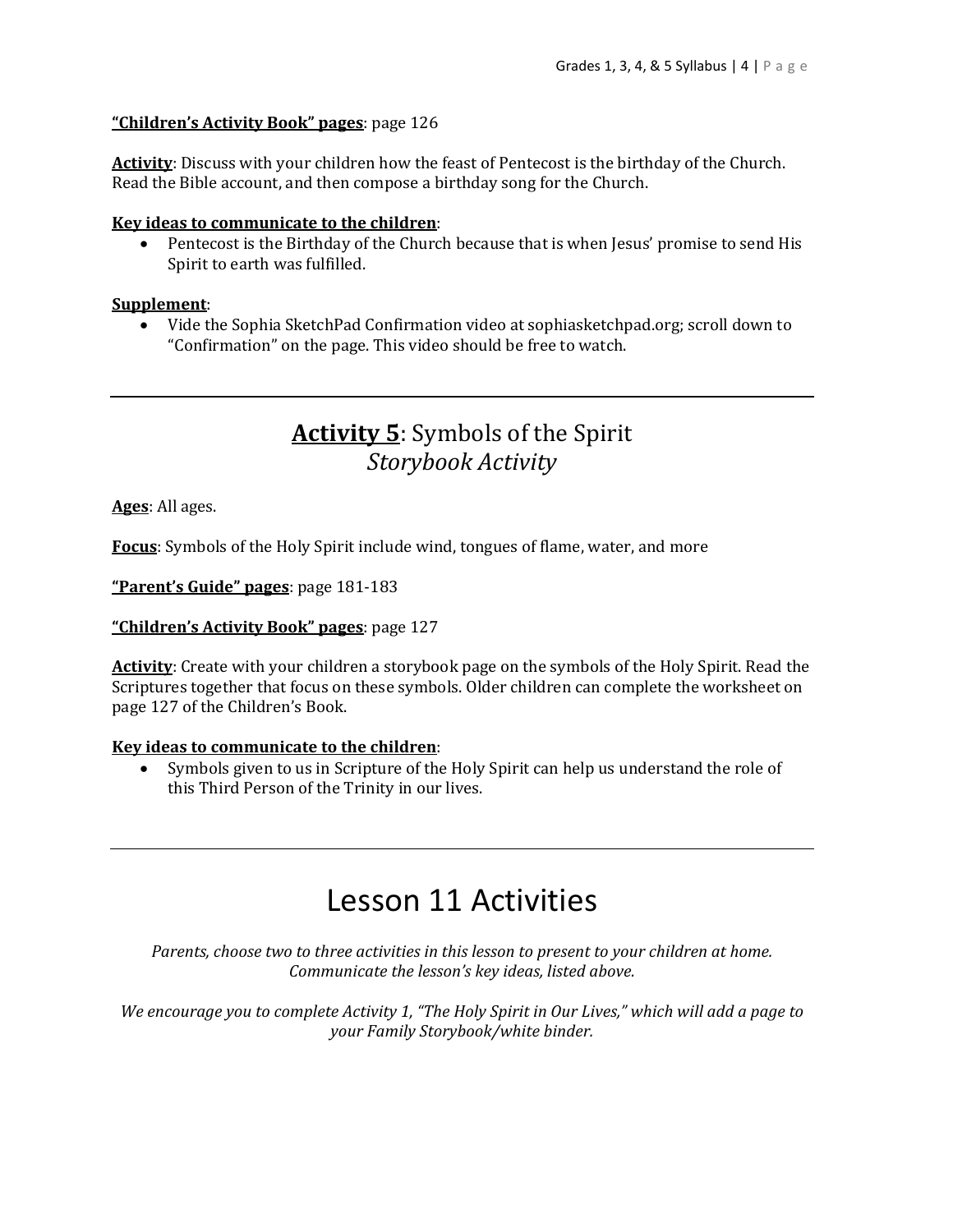## **Activity 1**: The Holy Spirit in Our Lives *Storybook Activity*

#### **Ages**: All ages.

**Focus**: The presence of he Holy Spirit is made known to us in many ways, including by the fruit that is produced.

**"Parent's Guide" pages**: pages 188-190

#### **"Children's Activity Book" pages**: page n/a

**Activity**: Read about the fruits of the Holy Spirit in Galatians 5:22-23 and create a storybook page on how your family can live out each fruit. Conclude with a prayer to the Holy Spirit for guidance.

#### **Key ideas to communicate to the children**:

- The Holy Spirit first moves in our hearts, reveals Jesus as Lord, and gives us the gift of faith and new life in Jesus.
- We need the Holy Spirit to live as Jesus' disciples—without Him, we can do nothing, but with Him all things are possible.
- The Holy Spirit is God. God is all-good, and He gives us virtues so we can become like Him. Virtues are habits to choose good actions. When we cooperate with these graces of God, they "bear fruit" or become real in our lives.

## **Activity 2**: The Church Has Jesus' Authority

**Ages**: All ages.

**Focus**: Jesus founded the Church to be the visible sign of His Kingdom on earth.

**"Parent's Guide" pages**: pages 191-193

#### **"Children's Activity Book" pages**: pages 128-130

**Activity**: Discuss the structure and authority of the Church. Talk about the meaning of the papal insignia. The optional activity on page 130 of the Children's Book will help your family further understand these ideas. Be sure to discuss the questions on pages 192 and 193 of the Parents' Guide with your children.

#### **Key ideas to communicate to the children**:

- Jesus gave the Church a structure with the Apostles as the first bishops and Peter as the first Pope.
- Jesus gave the Apostles His own authority to carry on His mission when he gave them the "keys to the Kingdom of Heaven."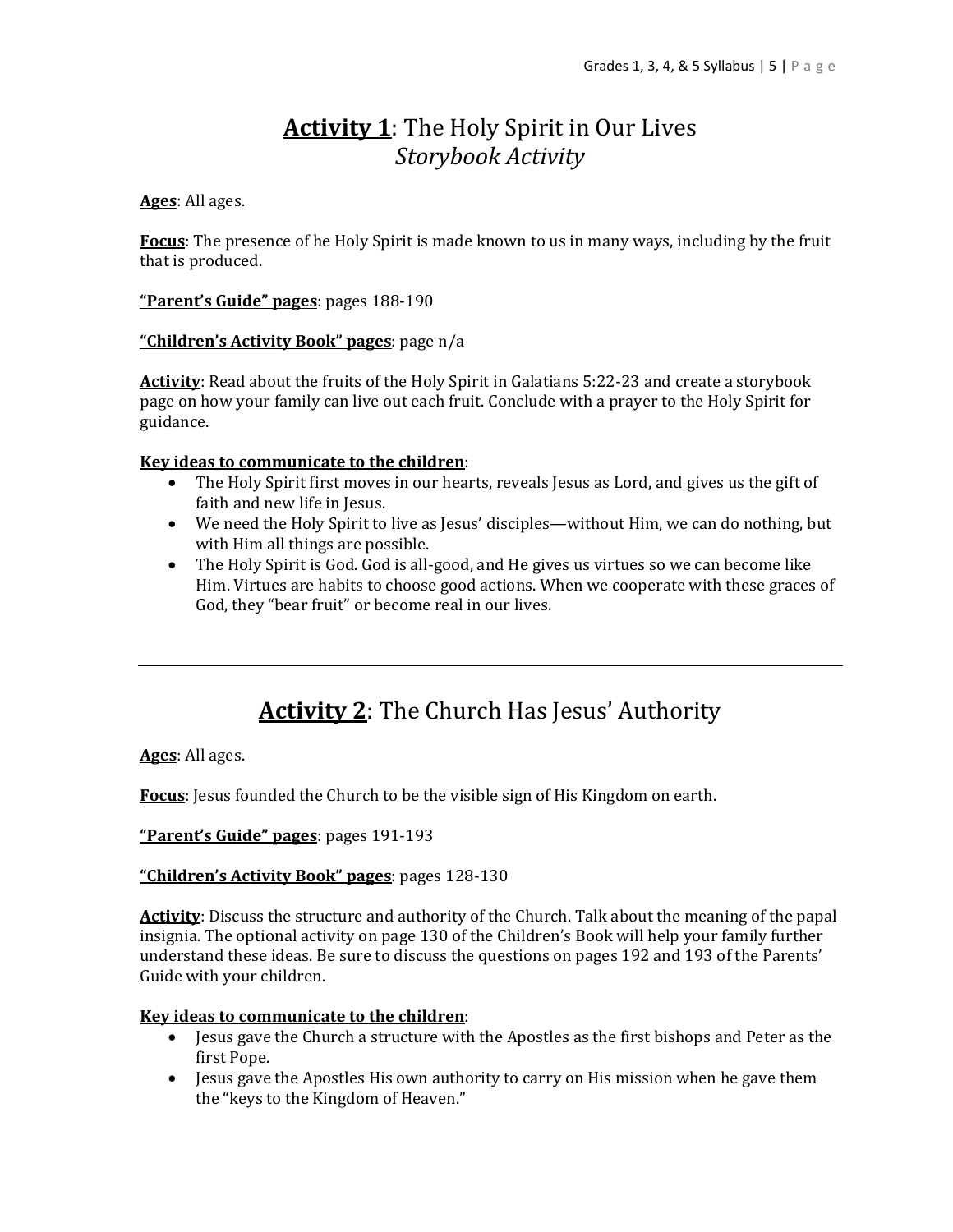Like all important leaders, the pope has special symbols of his office that have meaning. One is the papal insignia.

#### **Bible Stories**:

 For younger children, read "The Life of the Early Christians," on pages 260-264 in the *Book of Bible Stories*.

### **Activity 4**: The Church Is the Body of Christ

*(Note: The activities are misnumbered for this lesson; there is no activity 3.)*

**Ages**: All ages.

**Focus**: The body of believers united with Christ and each other is the Mystical Body of Christ.

**"Parent's Guide" pages**: pages 196-197

#### **"Children's Activity Book" pages**: n/a

Activity: After reading St. Paul's description of the Mystical Body of Christ in 1 Corinthians 12:13-21, 27, and St. Theresa of Avila's prayer that begins "Christ has no body now but yours," your family will discuss ways how you are each a member of Christ's body.

#### **Key ideas to communicate to the children**:

- In the phrase, "the mystical body of Christ," we understand the word "body" to mean the body of believers united with Christ and with each other.
- We are one body in Christ. We know this because Jesus spoke of both a spiritual and physical communion between Him and His disciples. And in the Eucharist, we participate in the one eternal Holy Mass in Heave and receive the Body of Christ.
- When we are baptized, we join the People of God, spiritually and physically united with God and with each other.

## **Activity 5**: The People of God

**Ages**: All ages.

**Focus**: The People of God are baptized Christians from all over the world who believe in God and follow His commands.

**"Parent's Guide" pages**: pages 198-199

#### **"Children's Activity Book" pages**: pages 134-137

**Activity**: Discuss with your children the meaning of being part of the People of God. Children will do drawing activities in the children's book to help them understand the concepts.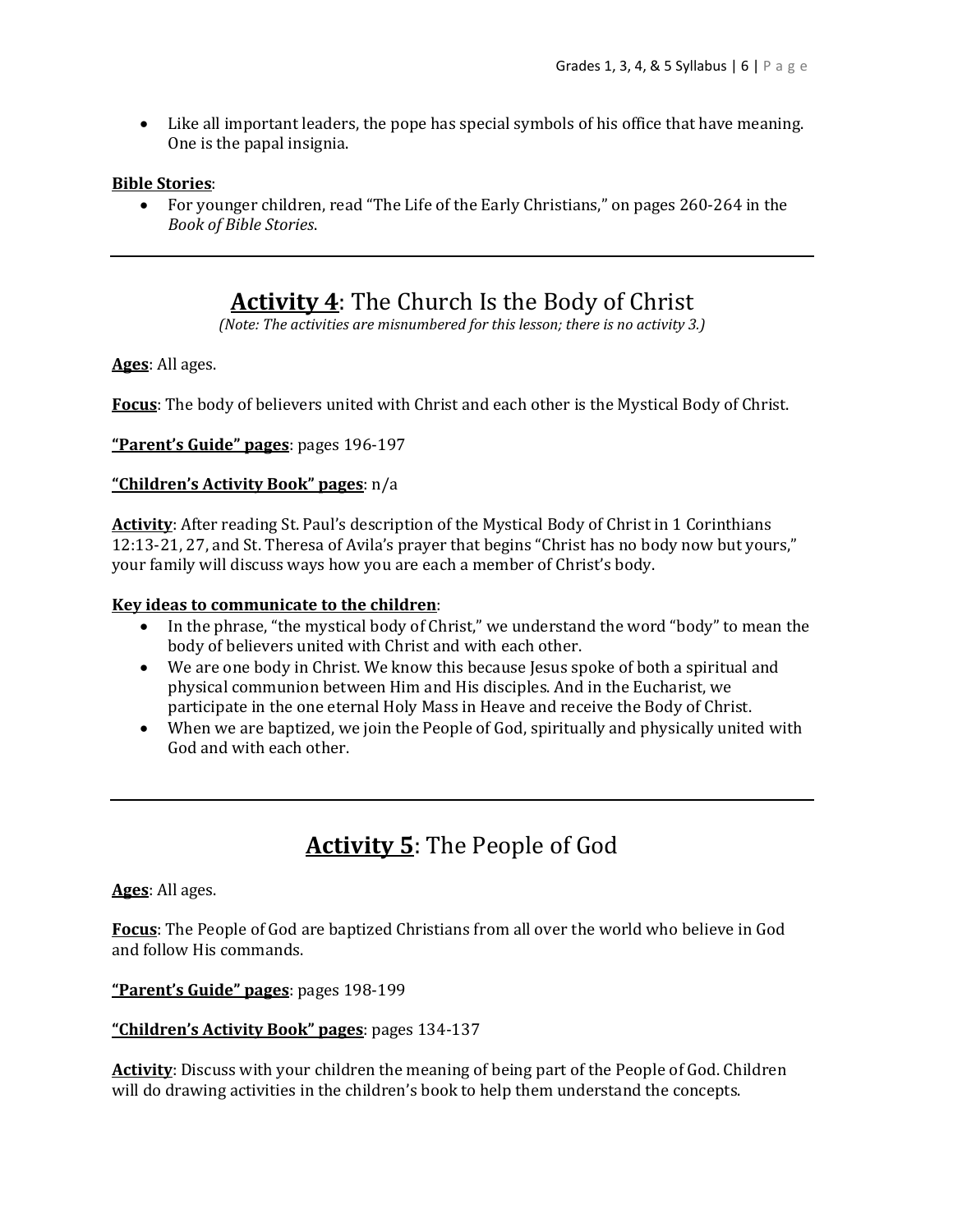#### **Key ideas to communicate to the children**:

- The word "Church" refers to the building that we go into on Sundays. The word also means the people gathered in the Church.
- The People of God are baptized Christians from all over the world who believe in God and follow His commands.
- Belonging to the People of God means we are members of the Church and share in Christ's office as priest, prophet, and king.

## **Activity 6**: The Mission of the Church

**Ages**: All ages.

**Focus**: The Church governs, teaches, and sanctifies in Christ's name.

**"Parent's Guide" pages**: pages 200-201

#### **"Children's Activity Book" pages**: n/a

**Activity**: Discuss with your children the three-fold mission of the Church: to teach, to sanctify, and to govern. Come into the parish to do a walking tour that highlights these three duties. Note: St. John Neumann has evening hours on Mondays, Tuesdays, and Wednesdays. We have Saturday hours from 8:30am to 4:30pm. Please check in at the front office to go on the walking tour. Perhaps you can end your self-led tour by lighting a candle in the Guadalupe Chapel and praying for your special intentions. We do ask that a small donation for the candles be placed in the box near the Guadalupe image.

#### **Key ideas to communicate to the children**:

- The Church teaches by preaching the Gospel and the faith that was handed down from the Apostles. (See the stained-glass windows in the Guadalupe Chapel, which highlight the Holy Spirit.)
- The Church sanctifies, which means to make holy, by offering the grace of God through the sacraments. (See the Altars and the Tabernacle in the Guadalupe Chapel or in the Church. Also see the Reconciliation Room in the Guadalupe Chapel. Holy Water fonts are in both locations as well.)
- The Church governs by leading with service. (See the offices in the building where the pastor and the staff work. Also see the Food Pantry in Room 214 where the People of God help the hungry in our community.)

### **Activity 7**: Our Mission in the Church and the World

**Ages**: All ages.